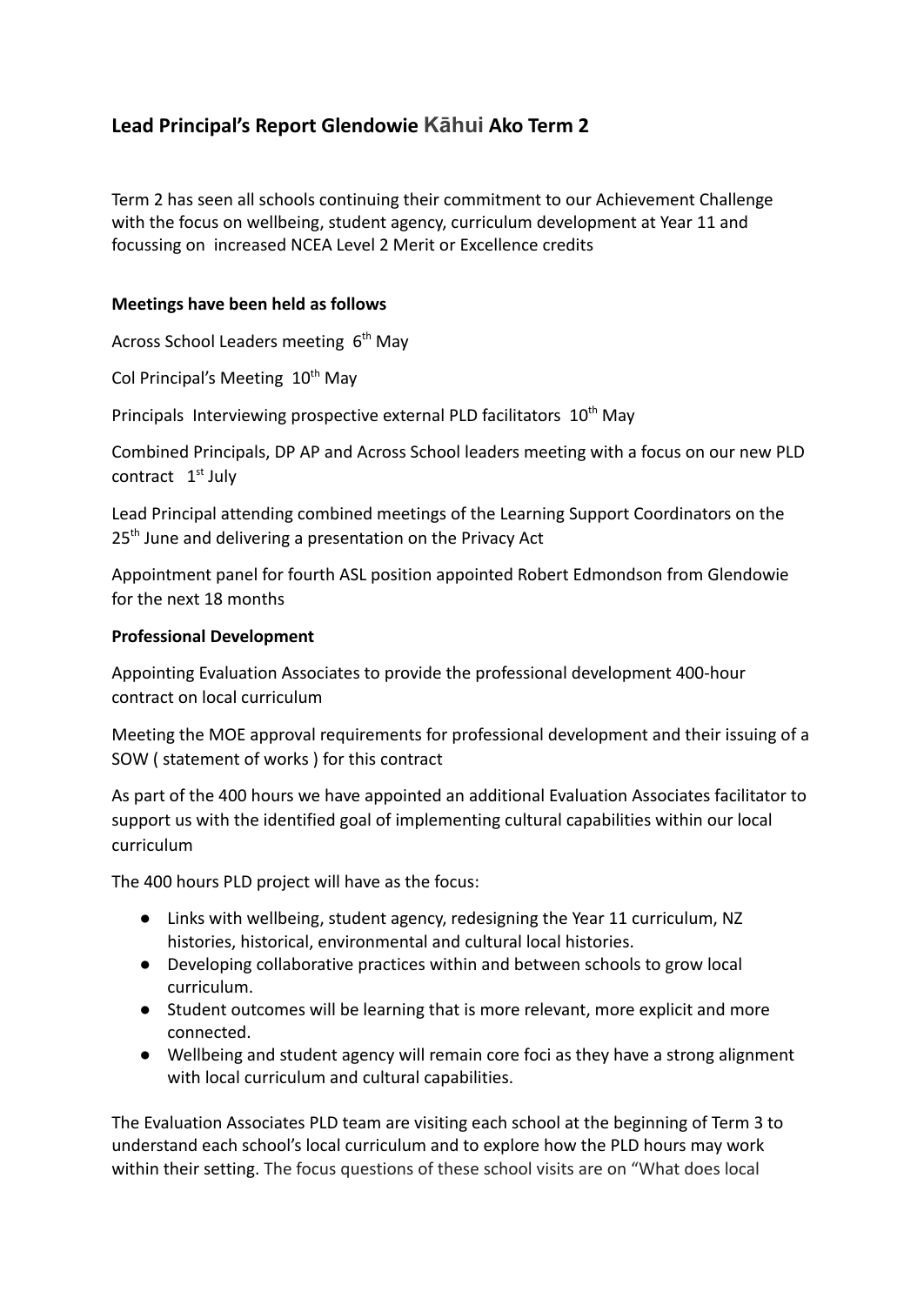curriculum mean to you?" The purpose is to start to develop a shared understanding of what local curriculum is and what it could look like in the Glendowie Kāhui Ako context and in each of the individual schools. To draw together local curriculum and cultural capabilities and where each school wants to start with and go with the PLD- including Aotearoa NZ histories and/or other learning areas.

The next meeting with the Across School leaders on the  $5<sup>th</sup>$  of August (DP's and AP's are also invited ) will look at confirming with Evaluation Associates the initial parts of the plan based on the feedback from each school's meeting.

We are nearing the completion of the previous 100-hour contract with Core Education on Wellbeing. The final 13 hours and the writing up of the contract outcomes will be completed early in Term 3

Each school in the Glendowie Kāhui Ako this term has continued to look at a range of additional PD around well being for their schools. These have included a range of PLD e.g. neurodiversity, PB 4 Learning, Kiva Programme, Inclusion and Inclusive Practices PD, and the Mitey programme. Schools have also focussed their Teacher Only Day on Well Being.

St Heliers School organised an evening for parents and interested teachers on Helping Children Cope with Anxieties. Jeanita Cush-Hunter from the Children's Autism Foundation delivered a presentation about helping **all** children manage anxieties. About 150 attended and thought it was a great session . All the Col schools advertised it to their communities

Shirley Patiroff continues to offer the Mindful Parenting Course to the local community and this is held each term at Glendowie School

## **ASL's ( Across School Leaders) focus including support for the WSL's (within school leaders)**

Our Across School Leaders have continued to work incredibly well within their schools and have collaborated and supported each other around the shared achievement challenge especially around wellbeing.

Each Across School Leader has prepared a review of their professional growth and the COL initiatives that they have implemented within their schools. As Lead principal I have written an evaluation report for them and shared this with their Principal. This documentation then becomes part of their appraisal and professional growth cycle.

Our Glendowie Kāhui Ako schools have developed a definition and understanding of wellbeing, they have well being teams and they have a wellbeing framework designed and they are continuing to embed within the school

ASL, management teams, and WSL 's have been given the opportunity to attend the online conference of U Learn in October. Nineteen teachers across our Glendowie Kāhui Ako schools have applied for this 2-day course on the  $13<sup>th</sup>$  and  $14<sup>th</sup>$  October and the funding will come from each school's COL allowance for networking and travel . The focus on the course is: